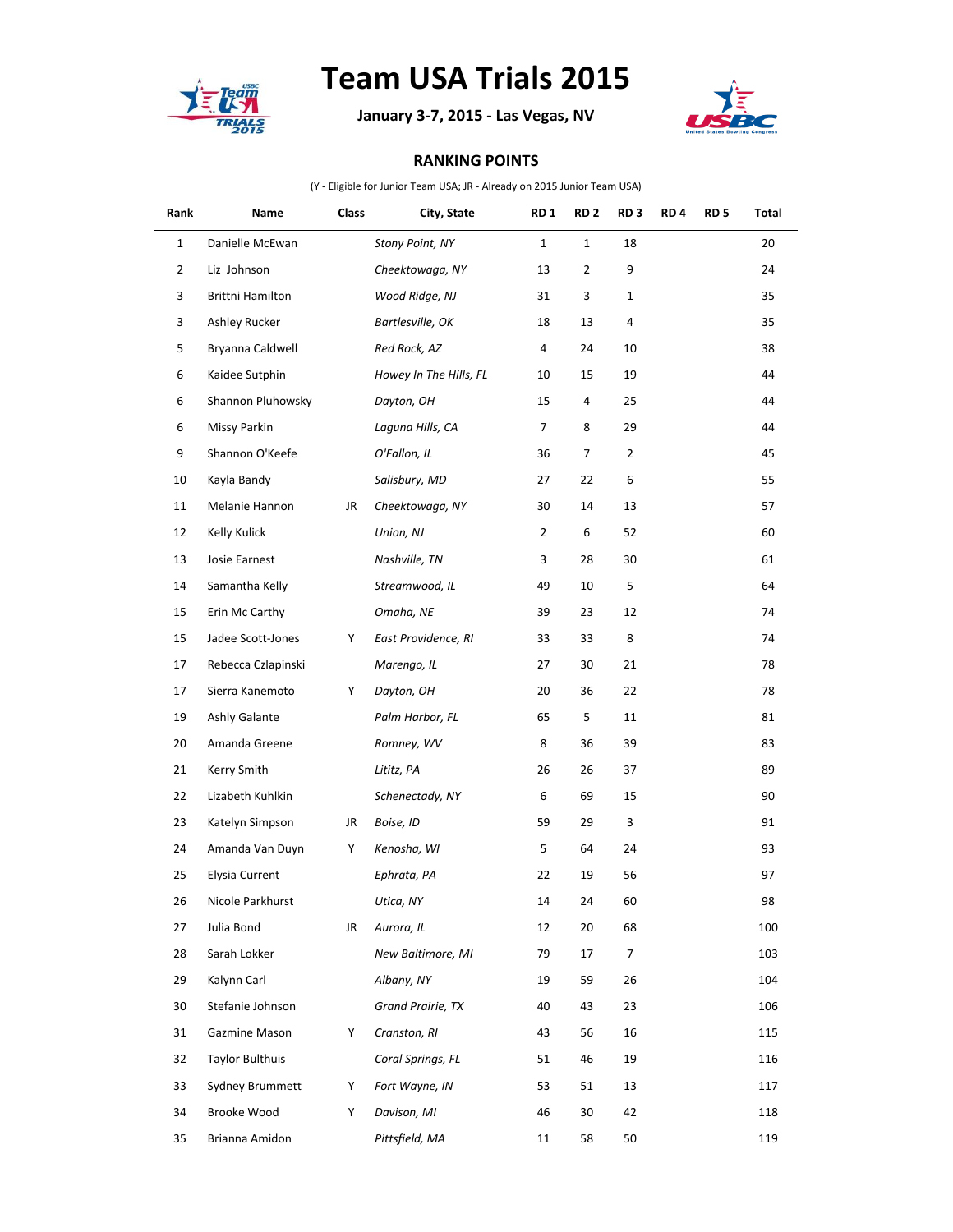| 36 | Mary Wells              | Y  | Westerville, OH         | 25  | 40  | 58  | 123 |
|----|-------------------------|----|-------------------------|-----|-----|-----|-----|
| 36 | <b>Emily Eckhoff</b>    | Y  | Denver, CO              | 16  | 48  | 59  | 123 |
| 38 | <b>Holly Harris</b>     |    | Wichita, KS             | 77  | 17  | 31  | 125 |
| 38 | Gabriella Mayfield      |    | Lake Isabella, CA       | 20  | 71  | 34  | 125 |
| 40 | Elise Bolton            |    | Merritt Island, FL      | 35  | 65  | 27  | 127 |
| 41 | Angela Falgoust         | Y  | Baton Rouge, LA         | 57  | 38  | 33  | 128 |
| 42 | Leea Haworth            |    | Tumwater, WA            | 27  | 54  | 53  | 134 |
| 42 | Stephanie Schwartz      | JR | Racine, WI              | 42  | 9   | 83  | 134 |
| 44 | <b>Heather Melvin</b>   |    | Wichita, KS             | 47  | 50  | 43  | 140 |
| 45 | Lynda Barnes            |    | Double Oak, TX          | 71  | 32  | 38  | 141 |
| 46 | Kiara Grant             | Y  | Austin, TX              | 56  | 11  | 79  | 146 |
| 47 | Briana Zabierek         | Y  | Lockport, IL            | 33  | 66  | 55  | 154 |
| 48 | Megan Kelly             |    | Dayton, OH              | 67  | 11  | 82  | 160 |
| 49 | Giselle Poss            | Y  | Montgomery, IL          | 81  | 47  | 34  | 162 |
| 50 | <b>Heather Penatzer</b> | Υ  | Tucson, AZ              | 63  | 68  | 34  | 165 |
| 51 | Amanda Fry              | Y  | Antelope, CA            | 104 | 34  | 28  | 166 |
| 51 | Kimi Davidson           |    | Azle, TX                | 17  | 42  | 107 | 166 |
| 51 | Heather D'Errico        |    | Rochester, NY           | 9   | 87  | 70  | 166 |
| 54 | Jessica Mellott         | Y  | Lauderhill, FL          | 57  | 97  | 17  | 171 |
| 55 | Samantha Wallace        | Y  | Woodbridge, VA          | 22  | 45  | 108 | 175 |
| 56 | Casey Goettel           | Y  | St. Charles, MO         | 87  | 39  | 50  | 176 |
| 57 | Jennafer Mellott        |    | Lauderhill, FL          | 55  | 60  | 63  | 178 |
| 58 | Carly Thomas            | Y  | Frederick, MD           | 37  | 97  | 47  | 181 |
| 59 | <b>Crystal Elliott</b>  | Y  | Melbourne, FL           | 47  | 63  | 72  | 182 |
| 60 | Katie Stark             | Y  | Groveland, FL           | 60  | 61  | 62  | 183 |
| 61 | Lauren Pate             | Y  | Inver Grove Heights, MN | 52  | 70  | 65  | 187 |
| 62 | Stephanie Zavala        | Υ  | Downey, CA              | 38  | 62  | 94  | 194 |
| 62 | Tara Quinlan            | Y  | Lebanon, IL             | 74  | 41  | 79  | 194 |
| 64 | Jackie Carbonetto       |    | Blauvett, NY            | 82  | 81  | 32  | 195 |
| 65 | Ashley Dunn             | Y  | Palmdale, CA            | 78  | 16  | 104 | 198 |
| 66 | Lilly Shell             | Y  | Salem, VA               | 80  | 21  | 98  | 199 |
| 66 | Adel Wahner             | Y  | Las Cruces, NM          | 76  | 48  | 75  | 199 |
| 66 | Erica Schneider         | Y  | Levittown, NY           | 68  | 86  | 45  | 199 |
| 66 | Wendy Shelton           |    | Albuguergue, NM         | 50  | 100 | 49  | 199 |
| 70 | Anna Groce              | Y  | Kernersville, NC        | 93  | 35  | 73  | 201 |
| 71 | Paige Kraushaar         | Y  | Crown Point, IN         | 43  | 74  | 85  | 202 |
| 72 | Shawna Lane-Strause     |    | Tucson, AZ              | 75  | 43  | 95  | 213 |
| 73 | Kendyll Dellinger       | Y  | Indian Trail, NC        | 89  | 81  | 44  | 214 |
| 74 | Kalyn Washburn          |    | Tucson, AZ              | 98  | 77  | 41  | 216 |
| 75 | Amber Vega              | Y  | Orangevale, CA          | 71  | 92  | 61  | 224 |
| 76 | Krissy Johnson          |    | Naperville, IL          | 96  | 53  | 77  | 226 |